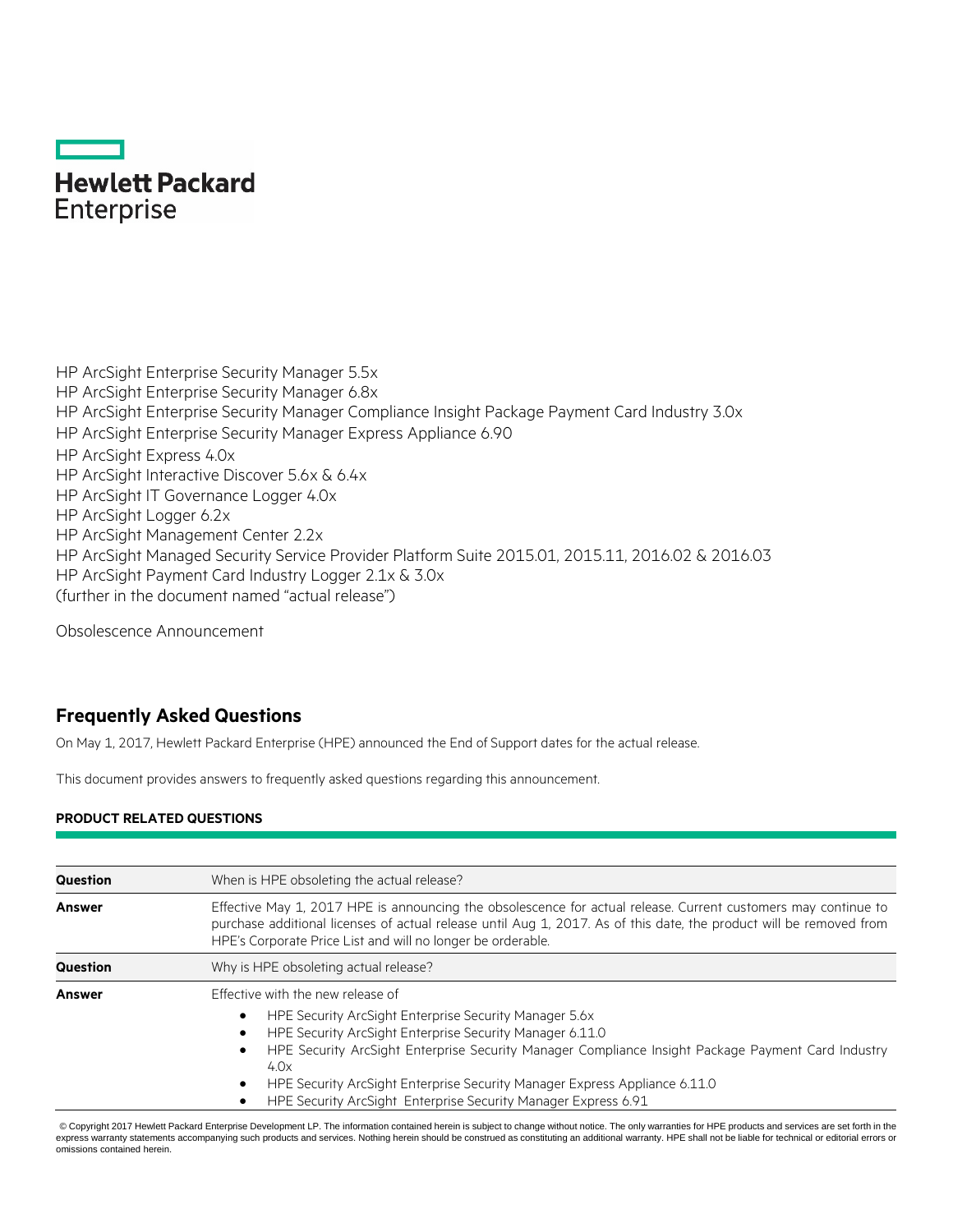|                 | HPE Security ArcSight Interactive Discover 6.7x<br>$\bullet$<br>HPE Security ArcSight IT Governance Logger 5.0x<br>HPE Security ArcSight Logger 6.3x<br>$\bullet$<br>HPE Security ArcSight Management Center 2.5x<br>HPE Security ArcSight Managed Security Service Provider Platform Suite 2016.10<br>HPE Security ArcSight Payment Card Industry Logger 4.0x<br>HPE is announcing the obsolescence of actual release. This is in accordance with our Release & Support Policy for<br>HPE Security products. Definitions of terms are documented in the product version obsolescence quidelines. |
|-----------------|---------------------------------------------------------------------------------------------------------------------------------------------------------------------------------------------------------------------------------------------------------------------------------------------------------------------------------------------------------------------------------------------------------------------------------------------------------------------------------------------------------------------------------------------------------------------------------------------------|
| <b>Question</b> | What product numbers are affected by this obsolescence?                                                                                                                                                                                                                                                                                                                                                                                                                                                                                                                                           |
| Answer          | Please refer to Appendix B in the customer letter for the list of affected product numbers.                                                                                                                                                                                                                                                                                                                                                                                                                                                                                                       |
| <b>Question</b> | Do I need to request new license keys when updating to the new release?                                                                                                                                                                                                                                                                                                                                                                                                                                                                                                                           |
| Answer          | No, you don't need new license keys for the new release.                                                                                                                                                                                                                                                                                                                                                                                                                                                                                                                                          |
| Question        | Who can I contact if I have more questions with regards to this obsolescence?                                                                                                                                                                                                                                                                                                                                                                                                                                                                                                                     |
| Answer          | You have several options available to you:<br>Contact your local HPE sales representative or your local HPE business partner<br>hpe.com/software/home<br>Web Self Solve<br>hpe.com/software/support<br><b>HPE Technical Support</b><br>hpe.com/software/support (click on Support Contact & Community $\rightarrow$ Contact Us $\rightarrow$ Phone)                                                                                                                                                                                                                                               |
| <b>Question</b> | What are the hardware requirements to update to the new release?                                                                                                                                                                                                                                                                                                                                                                                                                                                                                                                                  |
| Answer          | HW requirements have not changed between the actual and the new release.                                                                                                                                                                                                                                                                                                                                                                                                                                                                                                                          |
| Question        | Where can I find update information for the new releases?                                                                                                                                                                                                                                                                                                                                                                                                                                                                                                                                         |
| Answer          | information<br>Further<br>the<br>releases<br>be<br>found<br>Protect724<br>regarding<br>can<br>new<br>on<br>at<br>https://www.protect724.hpe.com/welcome, or through your local HP Sales Representative or HP Software Business<br>Partner.                                                                                                                                                                                                                                                                                                                                                        |
| Question        | I plan to update my actual release environment using in-house technical resources. Where do I get all the required<br>software?                                                                                                                                                                                                                                                                                                                                                                                                                                                                   |
| Answer          | All the actual release support customers can download the new release media via Hewlett Packard Enterprise Software<br>Licenses and Downloads Portal.                                                                                                                                                                                                                                                                                                                                                                                                                                             |

## SUPPORT CONTRACT RELATED QUESTIONS

| <b>Question</b> | What is the End of Support date?                                                                                                                                |
|-----------------|-----------------------------------------------------------------------------------------------------------------------------------------------------------------|
| <b>Answer</b>   | The End of Support date for the actual releases is Oct 31, 2017. As of this date all customer support activities for<br>this version will cease, this includes: |
|                 | Telephone support<br>٠                                                                                                                                          |
|                 | Security Rule updates<br>٠                                                                                                                                      |
|                 | Product updates<br>٠                                                                                                                                            |
| Question        | Are there any other key dates I need to be aware of?                                                                                                            |
| <b>Answer</b>   | Please see customer letter, page 1, for key dates.                                                                                                              |
| Question        | What are my discontinuance options?                                                                                                                             |

© Copyright 2017 Hewlett Packard Enterprise Development LP. The information contained herein is subject to change without notice. The only warranties for HPE products and services are set forth in the<br>express warranty stat